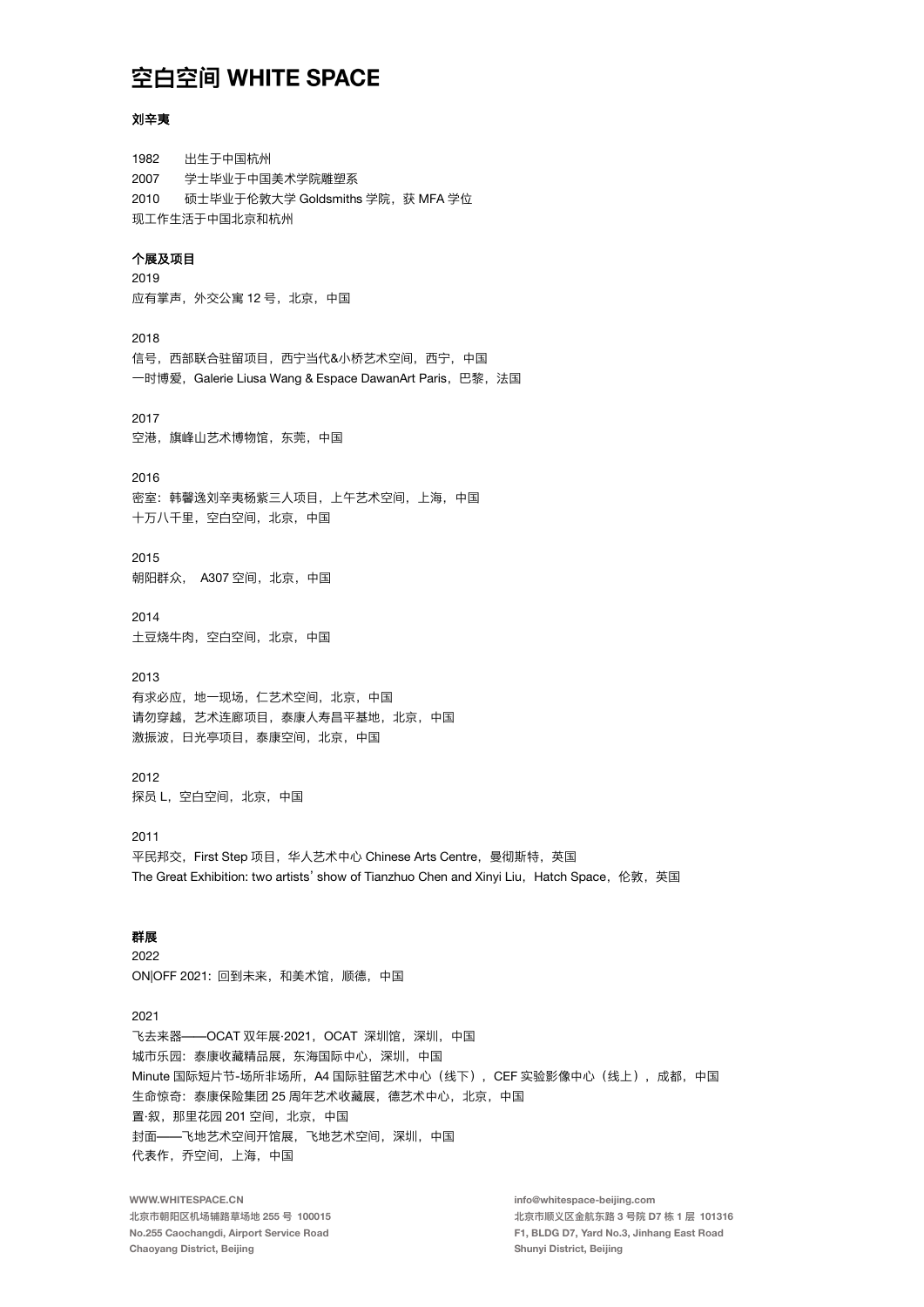2020 "愈"见新境——2018-2019 保时捷"中国青年艺术家双年评选"获奖者作品展,TX 淮海 | 年轻力中心,上海,中国 2019 中国当代艺术年鉴展 2018, 北京民生现代美术馆, 北京, 中国 是什么使今日生活如此不同?: 保时捷中国青年艺术家双年评选 2018-2019, 北京展览馆, 北京, 中国 漫游者之歌,空白空间,北京,中国 中国风景: 2019 泰康收藏精品展, 798 艺术区, 北京, 中国 HOW NOW 生活应用, 昊美术馆, 上海, 中国 2018 Replay, 空白空间, 北京, 中国 登录舒适区?, 泰康空间, 北京, 中国 新群众, 南京艺术学院美术馆, 南京, 中国 On Paper 2, 空白空间, 北京, 中国 Le Grand Monnayage, 第八届梅勒双年展, 梅勒, 法国 中国当代艺术年鉴展 2017, 北京民生现代美术馆, 北京, 中国 漂流,现代汽车文化中心,北京,中国 误入歧途的自然, 马凌画廊, 上海, 中国 2017 疆域: 地缘的拓扑, OCAT 上海馆, 上海, 中国 "我们"之间, 朱家角尚都里, 上海, 中国 一百种语言,未来森林儿童实验室,南京,中国 没有信息是中立的, SSSSTART, 上海, 中国 全球定位, 乔空间, 上海, 中国 社会情绪, Cc 基金会&艺术中心, 上海, 中国 远方, N9 艺术中心, 苏州, 中国 在乌托邦与敌托邦之间, Massimo De Carlo, 香港, 中国 2016 激烈食堂。西岸艺术中心。上海。中国 混血中的地球-多众知性公论场,釜山双年展 2016,釜山,韩国 转向: 2000年以来的中国当代艺术, 上海民生当代美术馆, 上海, 中国 旋构塔 - 青年艺术实验场,北京时代美术馆,北京,中国 2015 时间的图景: 青年的尺度, 第四届三亚艺术季, 三亚, 中国 向左拉动: 不保持一贯正确, The Trout Gallery, 迪金森学院 + The Rose Lehrman Art Gallery & Fenêtre Gallery, 哈里斯堡社区大 学. 宾夕法尼亚. 美国 Expanded Senses, B3 动态影像双年展, Museum Angewandte Kunst, 法兰克福, 德国 动态之再: B3+Beijing, 中央美术学院美术馆, 北京, 中国 光映现场,香港巴塞尔艺博会,香港艺术中心,香港,中国 第二届 CAFAM 未来展: 创客创客●中国青年艺术的现实表征, 中央美术学院美术馆, 北京, 中国 2014 明天的派对, 悦廊, 尤伦斯艺术中心, 北京, 中国 多重宇宙, 21世纪民生美术馆, 上海, 中国 虫洞-地缘引力,大未来林舍画廊,台北 向左拉动: 不保持一贯正确, Hillstrom Museum of Art, 古斯塔夫阿道尔夫学院, 圣彼得, 明尼苏达, 美国 中国当代摄影 2009-2014, 民生现代美术馆, 上海, 中国 向左拉动: 不保持一贯正确, Urban Arts Space, 俄亥俄州立大学, 哥伦布, 美国 永不抵达, OCT 当代艺术中心西安馆, 西安, 中国 探索 80, 奥美零空间, 北京, 中国 WWW.WHITESPACE.CN info@whitespace-beijing.com 北京市朝阳区机场辅路草场地 255 号 100015 北京市顺义区金航东路 3 号院 D7 栋 1 层 101316 No.255 Caochangdi, Airport Service Road F1, BLDG D7, Yard No.3, Jinhang East Road Chaoyang District, Beijing Shunyi District, Beijing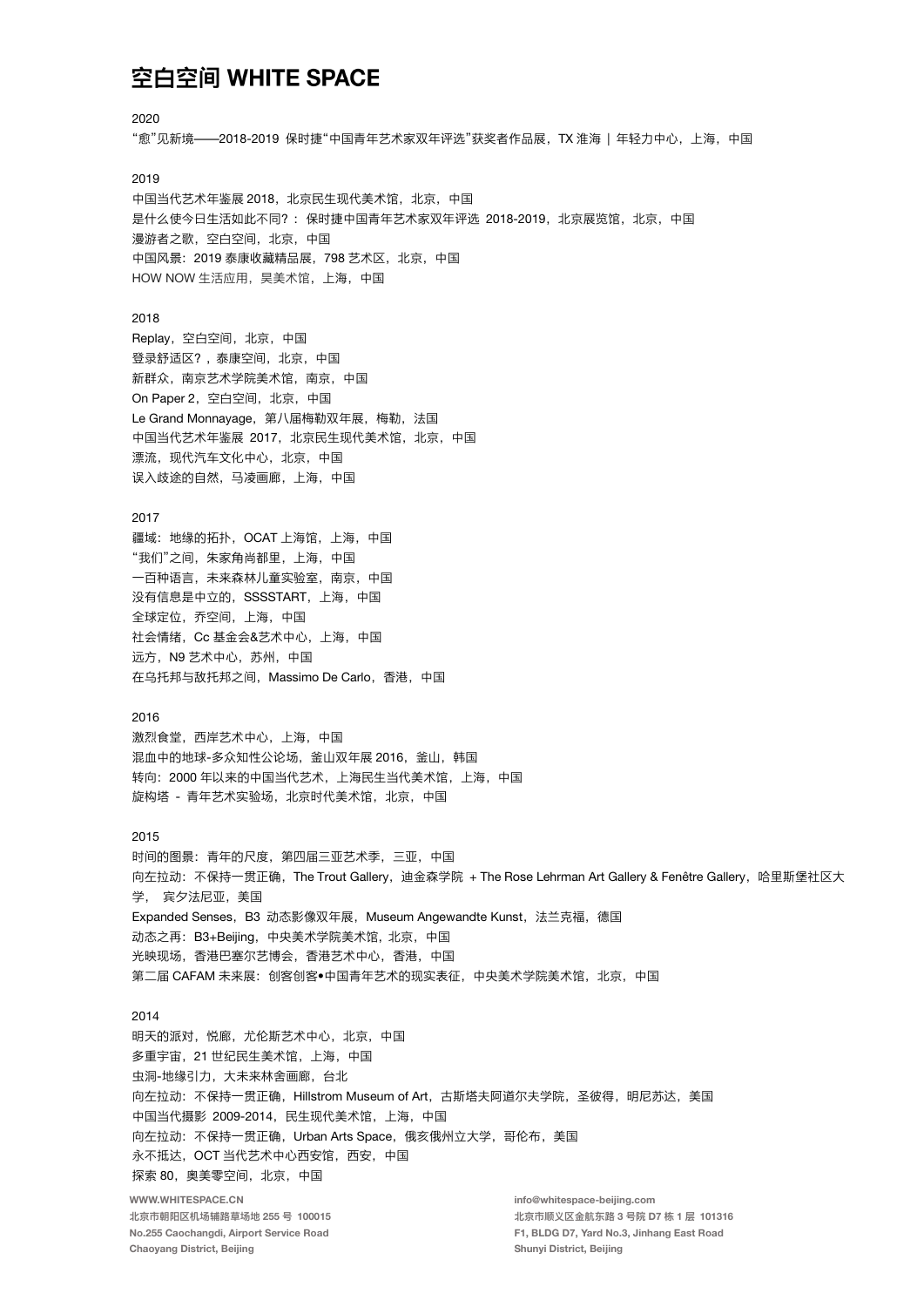2009年以来的中国新摄影, 武汉美术馆, 武汉, 中国 错的是你, Matchbox Gallery, 莱斯大学, 休斯敦, 美国 无形的手: 策展作为立场, 第二届 CAFAM 双年展, 中央美术学院美术馆, 北京, 中国 2013 冬季群展,艾可画廊,上海,中国 灵光与后灵光: 首届北京国际摄影双年展, 中华世纪坛当代艺术馆, 北京, 中国 消极或抵抗?, 泰康空间, 北京, 中国 备忘录 I, 空白空间北京, 北京, 中国 指鹿为马, Cul De Sac Gallery, 伦敦, 英国 入戏出戏 — 刘辛夷、王韬程、叶甫纳三人展, 余德耀美术馆, 雅加达, 印度尼西亚 雨天炎天、艾可画廊、上海、中国 On | Off: 中国年轻艺术家的观念与实践, 尤伦斯当代艺术中心, 北京, 中国 回家的路: 上海浦东国际机场特展, 浦东国际机场美术馆, 上海, 中国 2012 大声展, 亮点设计中心, 北京, 中国 十月十六号: 以误读的方式, 桥舍画廊, 北京, 中国 九月蠢事,上午艺术空间,上海,中国 中国漂移艺术节, 录像单元, Abart, 苏黎世, 瑞士

青年艺术 100, 圣之空间, 北京, 中国 问题现场,空谷艺术空间,杭州,浙江,中国 当下 2012, SW1 画廊, 伦敦, 英国 公寓展:战略与战术, 55 Arnhem Wharf, 伦敦, 英国 晕轮效应, 视界艺术空间, 上海, 中国

# 2011 Peripheries, 曼彻斯特亚洲三年展, 4 Piccadilly Place, 曼彻斯特, 英国 催化生成, 英中艺术设计节, Great Western Studios, 伦敦, 英国

#### 2010

Mirror Mirror on the Wall, TamTam 8 项目空间, 柏林, 德国 暂停弹出 2. Shoreditch Townhall. 伦敦. 英国

# 2009

暂停弹出, Rag Factory, 伦敦, 英国 争议之场, Zabludowicz Collection, 伦敦, 英国

2008 向内,偏锋新艺术空间,北京,中国 真当, Ku 艺术中心, 北京, 中国

# 艺术家驻留

2019 NAPP 驻留, Delfina 基金会, 伦敦, 英国

2018 西部联合驻留, 立方体艺术馆 & 西宁当代, 银川、兰州、西宁, 中国

# 2017

大碗艺术驻留,巴黎,法国 过冬计划, 石米空间, 东莞, 中国

WWW.WHITESPACE.CN 北京市朝阳区机场辅路草场地 255 号 100015 No.255 Caochangdi, Airport Service Road Chaoyang District, Beijing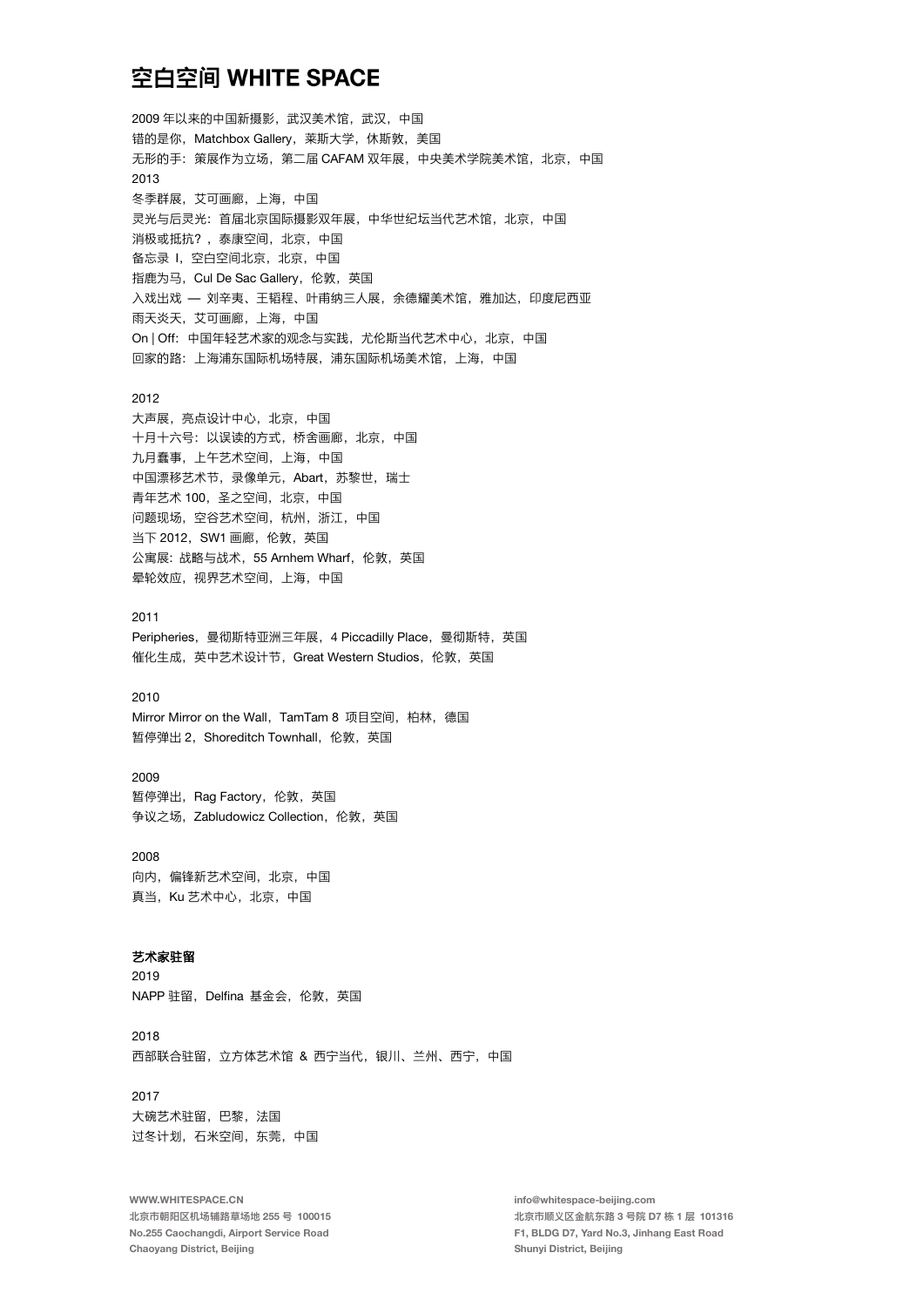奖项 2019 获 2018-2019 保时捷"中国青年艺术家双年评选"奖, 上海, 中国 2015 入围第四届艺术三亚-华宇青年奖, 三亚, 中国

2011 获年度艺术家奖, 英中艺术设计节, 伦敦, 英国

## 讲座 & 座谈会

2019 讨论会, 刘辛夷、桑田、孙冬冬: 润物细无声, UCCA 大客厅, 北京, 中国 讨论会, 《应有掌声》闭门讨论, 外交公寓 12号, 北京, 中国 艺术家讲座, 策展观念和策略项目系列讲座: 我的四种项目工作, 艺术管理和教育学院, 中央美术学院, 北京, 中国 艺术家对谈. HOW 讲座: 生活应用 | 滑鸡. 昊美术馆. 上海. 中国

2018

艺术家讲座,西部联合驻留分享会,甘肃格玛摄影学校,兰州;小桥街道市民中心,西宁,中国 讨论会,写作诸历史, UCCA 大客厅, 尤伦斯艺术中心, 北京, 中国

#### $2017$

艺术家讲座,青年艺术家成长机制系列,实验艺术学院讲堂,中央美术学院,北京,中国 艺术家讲座,石米空间当代艺术分享会,旗峰山艺术博物馆,东莞,中国 讨论会, 燃点杂志发刊会, 泰康空间, 北京, 中国

## 2016

艺术家讲座,公共艺术系场所空间艺术工作室、雕塑与公共艺术学院,中国美术学院,杭州,中国 讨论会,写一切第二站,写作即实践,作为行动的艺术写作,泰康空间,北京,中国 讨论会,艺术写作工作坊, Salt Projects, 北京, 中国

# 2014

艺术家讲座, Urban Arts Space, 俄亥俄州立大学, 哥伦布, 美国 讨论会, 2009年以来的中国新摄影, 武汉美术馆, 武汉, 中国 2012 艺术家讲座, 雕塑系第二工作室, 中国美术学院, 杭州, 中国

#### 教学

 $2019 - 2020$ 教师,雕塑系跨界雕塑工作室,雕塑与公共艺术学院,中国美术学院,杭州,中国

 $2020 - 2021$ 兼职教师,雕塑系跨界雕塑工作室,雕塑与公共艺术学院,中国美术学院,杭州,中国

# 公共收藏

录像局档案, 北京/广州, 中国 白兔美术馆收藏, 悉尼, 澳大利亚 寺上美术馆收藏, 北京, 中国 K11 沈阳, 沈阳, 中国 雅昌收藏, 北京, 中国 泰康收藏, 北京, 中国

WWW.WHITESPACE.CN 北京市朝阳区机场辅路草场地 255 号 100015 No.255 Caochangdi, Airport Service Road Chaoyang District, Beijing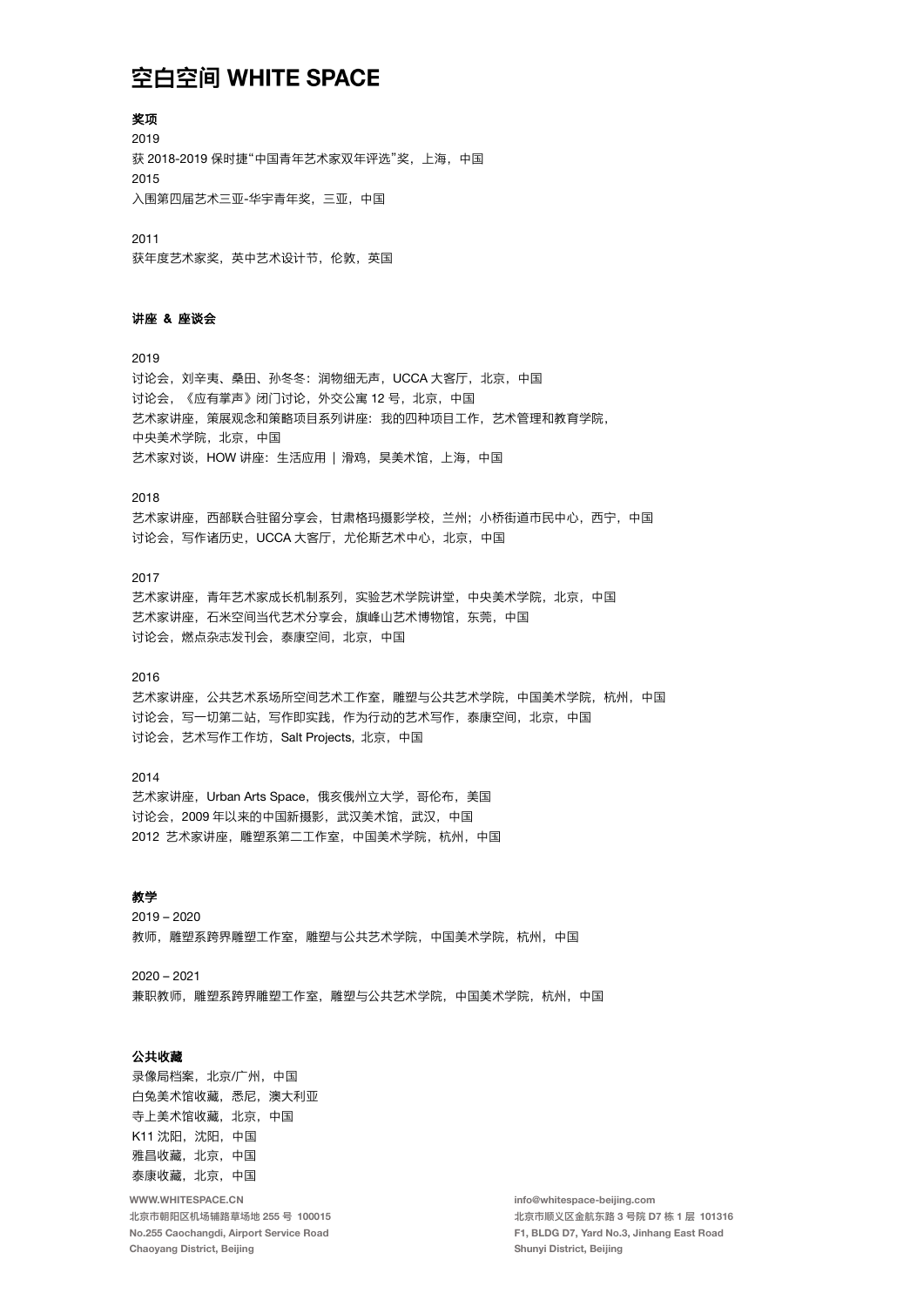乌里·希克收藏, 卢塞恩, 瑞士

WWW.WHITESPACE.CN 北京市朝阳区机场辅路草场地 255 号 100015 No.255 Caochangdi, Airport Service Road Chaoyang District, Beijing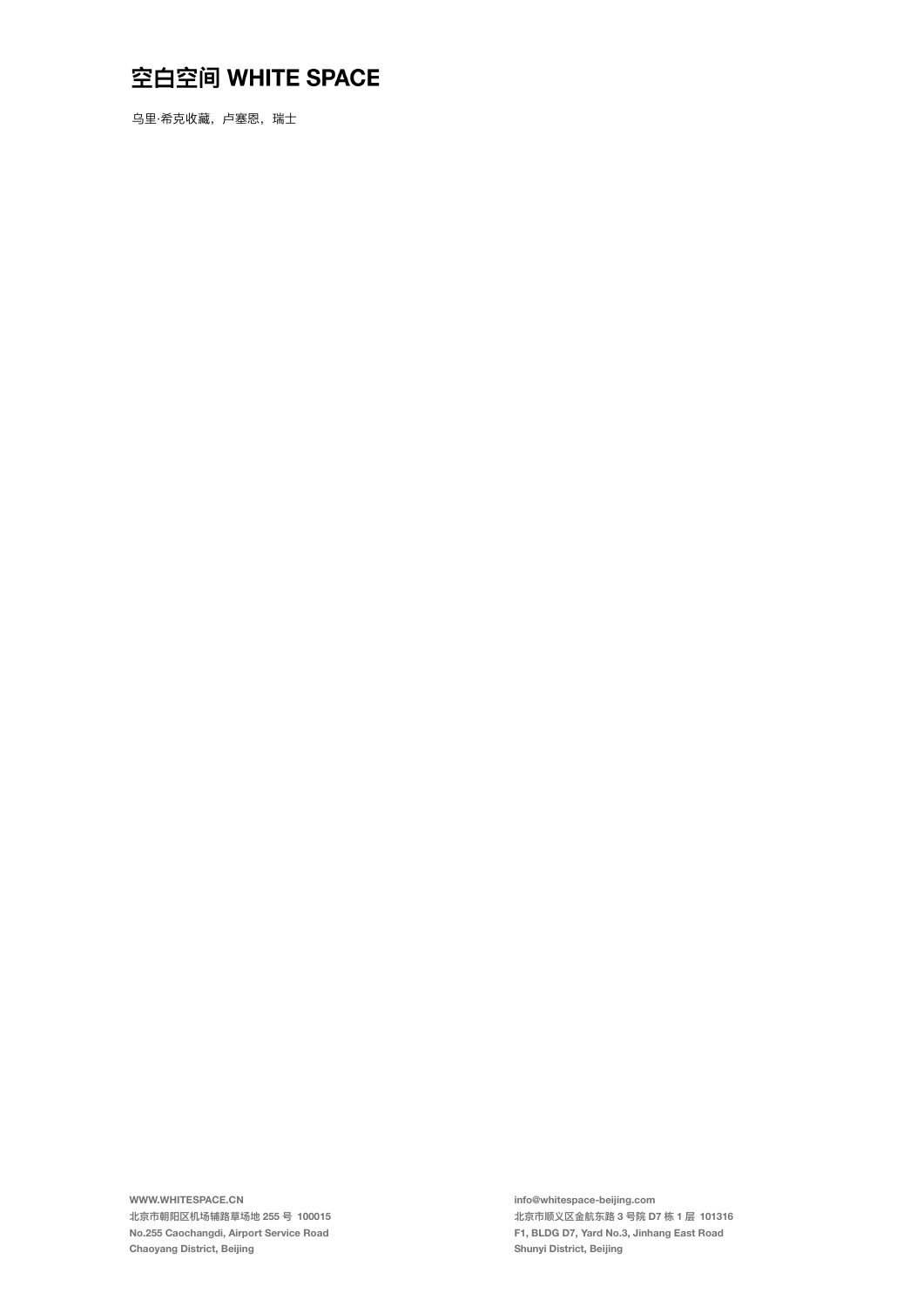#### **LIU XINYI**

1982 Born in Hangzhou, China

2007 Graduated with a BA from Department of Sculpture, China Academy of Art, Hangzhou, China 2010 Graduated with an MFA from Department of Art, Goldsmiths College, University of London, London, UK Currently lives and works in Beijing and Hangzhou, China

#### Solo Exhibitions and Projects

2019 Applause is Due, DRC NO.12, Beijing, China

2018

Signal, Joint West Residency, Xining Contemporary Art Space & Xiaoqiao Art Space, Xining, China Fraternité Passagère, Galerie Liusa Wang & Espace DawanArt Paris, Paris, France

 $2017$ Air Port, Qifeng Art Musuem, Dongguan, China

2016

Secret Chamber, Collective Project by Han Xinyi, Liu Xinyi and Yang Zi, AM Art Space, Shanghai, China Hundred Thousand Miles Away, WTHITE SPACE BEIJING, Beijing, China

2015 Chaoyang Qunzhong, A307 Space, Beijing, China

2014 Goulash, WTHITE SPACE BEIJING, Beijing, China

2013

Responsive Institution, Look Art Space, Ren Art Center, Beijing, China No Passing Through, Art Corridor, Changping Base, Taikang Life Insurance, Beijing, China Excitation Waves, Light Pavilion Project, Taikang Space, Beijing, China

2012 Agent L, WTHITE SPACE BEIJING, Beijing, China

2011

Civil Diplomacy, First Step Project, Chinese Arts Centre, Manchester, UK The Great Exhibition: Two Artists' Show of Tianzhuo Chen and Xinyi Liu, Hatch Space, London, UK

### **Group Exhibitions**

2022 ON|OFF 2021: Carousel of Progress, HE ART MUSEUM, Shunde, China

2021

BOOMERANG-OCAT Biennale 2021, OCAT Shenzhen, Shenzhen, China Paradiso: Selections From the Taikang Collection, East Pacific International Center, Shenzhen, China Minute International Short Film Festival-Places (NON) Places, A4 Art Museum (offline), CEF Public Screening (online). Chengdu, China Miracle of Life: Art Collection Exhibition for Celebrating the 25th Anniversary of Taikang Insurance Group, Guardian Art Center, Beijing, China DEORR, Nali Patio 201, Beijing, China Cover- Enclave Contemporary Opening Exhibition, Enclave Contemporary, Shenzhen, China WWW.WHITESPACE.CN info@whitespace-beijing.com 北京市朝阳区机场辅路草场地 255 号 100015 北京市顺义区金航东路 3 号院 D7 栋 1 层 101316

No.255 Caochangdi, Airport Service Road Chaoyang District, Beijing

F1, BLDG D7, Yard No.3, Jinhang East Road Shunyi District, Beijing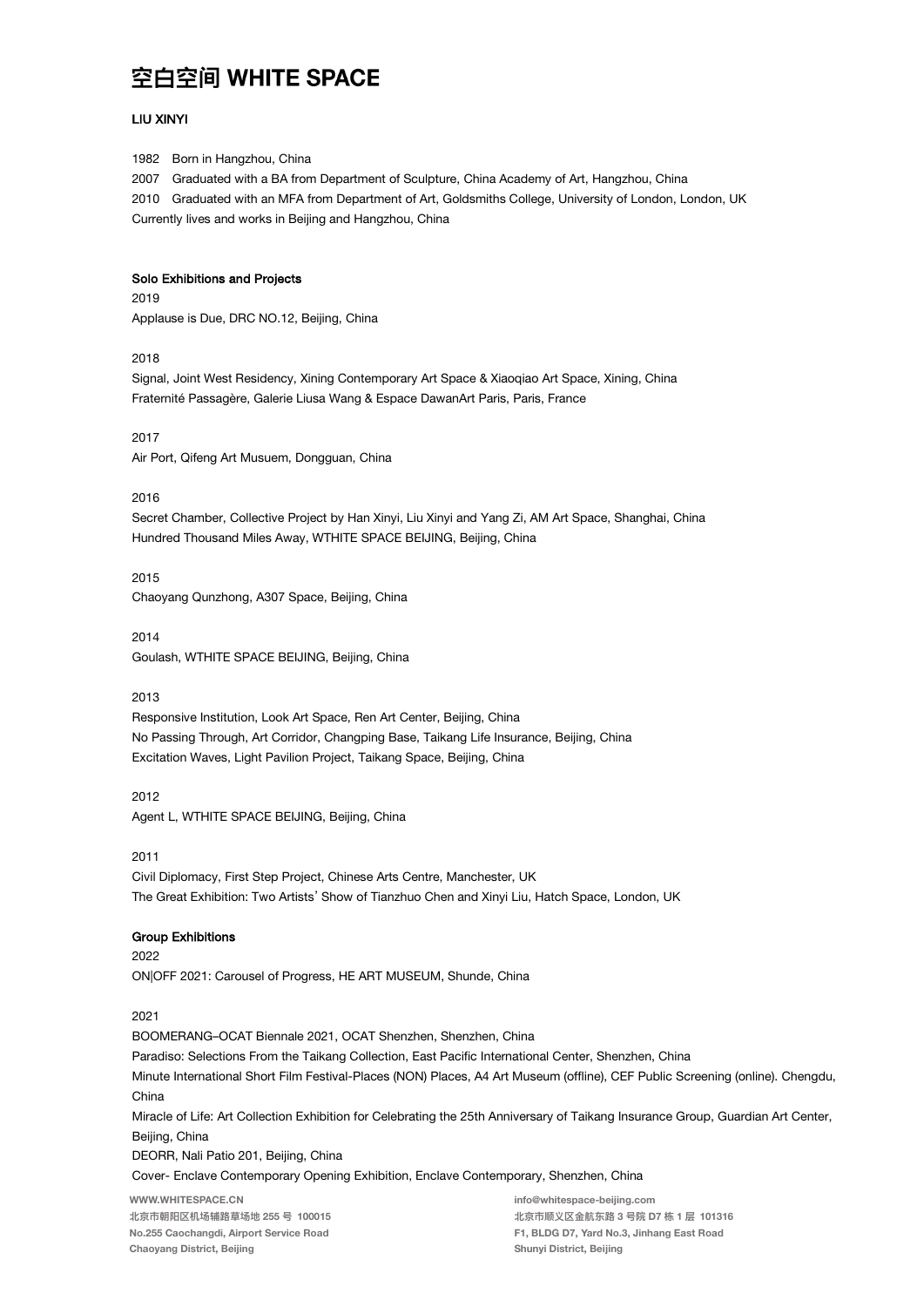On Behalf Of, Qiao Space, Shanghai, China

#### 2020

The New Reality-2018-2019 Porsche Young Chinese Artist of The Year, TX Huaihai, Shanghai, China

### 2019

The Exhibition of Annual of Contemporary Art of China 2018, Beijing Minsheng Art Museum, Beijing, China What Is It that Makes Today's Life So Different?: Porsche Young Chinese Artist of the Year of 2018-2019, Beijing Exhibition Centre, Beijing, China A White Space Odyssey, WHITE SPACE BEIJING, Beijing, China China Landscape: Selections from the Taikang Collection 2019, 798 Art Zone, Beijing, China HOW NOW: The Life App, How Art Museum, Shanghai, China

#### 2018

Replay, WHITE SPACE BEIJING, Beijing, China The Comfort Zone at A Distance, Taikang Space, Beijing, China The New Masses, Art Museum of Nanjing University of Arts, Nanjing, China On Paper 2, WHITE SPACE BEIJING, Beiling, China Le Grand Monnayage, the 8th Melle Biennale, Melle, France The Exhibition of Annual of Contemporary Art of China: 2017, Beijing Minsheng Art Museum, Beijing, China The Precariousness, Hyundai Motor Studio, Beijing, China Nature Gone Astray, Edouard Malingue Gallery, Shanghai, China

#### 2017

Frontier Vision-Regional Topology and Politics of Post-Globalization, OCAT Shanghai, Shanghai, China Twin Interfaces, Shangduli, Zhujiajiao, Shanghai, China A Hundred Languages, Future Forest Lab, Nanjing, China Being Information, SSSSTART, Shanghai, China I Do(Not) Want to be Part of Your Celebration, Qiao Space & Tank Shanghai Project Space, Shanghai, China Social Emotion, Cc Foundation & Art Centre, Shanghai, China Distance, N9 Art Center, Suzhou, China Between Utopia and Dystopia, Massimo De Carlo, Hong Kong, China

#### 2016

Radical Canteen, West Bund Art Center, Shanghai, China Hybriding Earth-Discussing Multitude, Busan Biennale 2016, Busan, Korea Turning Point: Contemporary Art in China Since 2000, Minsheng Art Museum, Shanghai, China Times Youth Plan, Up-Youth Young Artists Experiment Field, Beijing Times Art Museum, Beijing, China

#### $2015$

Scenarios of Time: Inter-Subjectivity, 2015, The Fourth Art-Sanya, Sanya, China Expanded Senses, B3 Biennial of Moving Image, Museum Angewandte Kunst, Frankfurt, Germany Pull Left: Not Always Right, The Trout Gallery, Dickinson College + The Rose Lehrman Art Gallery &Fenêtre Gallery, Central Pennsylvania's Community College (HACC), Pennsylvania, USA Moving in Time, B3+Beijing, CAFA Art Museum, Beijing, China Film, Art Basel HK, Hong Kong Arts Centre, Hong Kong, China The 2<sup>nd</sup> CAFAM Future Exhibition: Observer-Creator • The Reality Representation of Chinese Young Art, CAFA Art Museum, Beijing, China

### 2014

Tomorrow's Party, The Pavilion, Ullens Center of Contemporary Art, Beijing, China Cosmos, 21<sup>st</sup> Century MinSheng Art Museum, Shanghai, China Wormhole: Geo-Attraction, Lin & Lin Gallery, Taipei Pull Left: Not Always Right, Hillstrom Museum of Art, Gustavus Adolphus College, St Peter, USA

WWW.WHITESPACE.CN 北京市朝阳区机场辅路草场地 255 号 100015 No.255 Caochangdi, Airport Service Road Chaoyang District, Beijing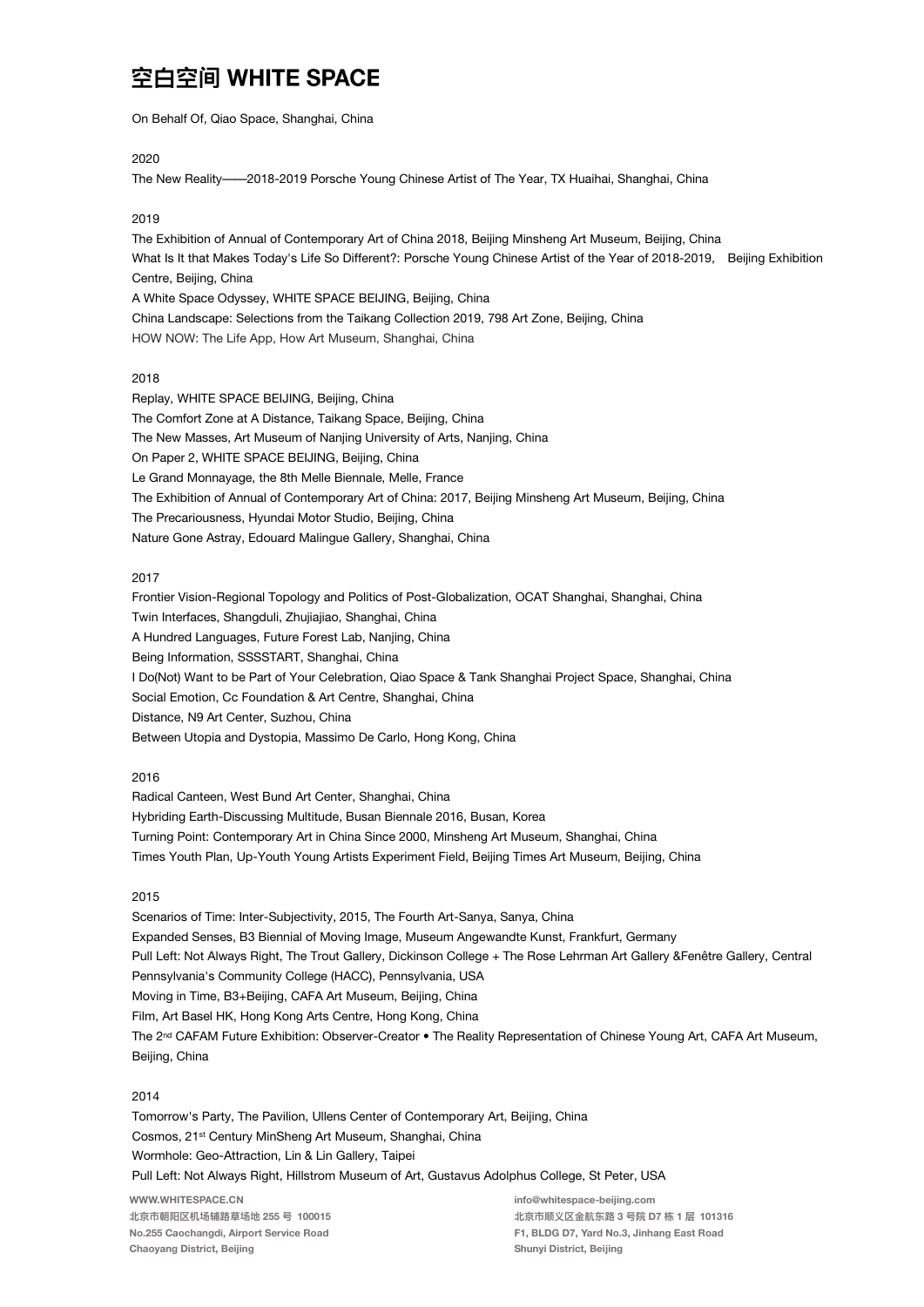Contemporary Photography in China 2009-2014, Minsheng Art Museum, Shanghai, China Pull Left: Not Always Right, Urban Arts Space, Ohio State University, Columbus, USA Never Arriving, OCAT Xi'an, Xi'an, China Exploring the 80s, O Gallery, Beijing, China New Photos since 2009, Wuhan Art Museum, Wuhan, China You Are Damn Wrong, Matchbox Gallery, Rice University, Houston, USA The Invisible Hand: Curating as Gesture, 2nd CAFAM Biennale, CAFA Art Museum, Beijing, China

### 2013

Winter Collective Show, Aike-dellaco Gallery, Shanghai, China Aura and Post Aura: 1st Beijing Photo Biennale, China Millennium Monument, Beijing, China Pessimism or Resistance?, Taikang Space, Beijing, China Memo I, White Space Beijing, Beijing, China Point at a Deer, Call it a Horse, Cul De Sac Gallery, London, UK Action ··· Cut! - Liu Xinyi, Wang Taocheng, Ye Funa Joint Exhibition, Yuz Museum, Jakarta, Indonesia Come Rain or Come Shine, Aike-Dellarco Gallery, Shanghai, China On | Off: China's Young Artists in Concept and Practice, Ullens Center of Contemporary Art, Beijing, China On the Way Home, Art Museum of Pudong Internatial Airport, Shanghai, China

#### 2012

Get it Louder, LD Design Center, Beijing, China Being Misread on 16th October, Bridge Gallery, Beijing, China Conscious Folly, AM Art Space, Shanghai, China China Drifting, Video Sector, Abart, Zurich, Switzerland Art Nova 100, SZ Art Center, Beijing, China Problematic Field, Kogo Art Space, Hangzhou, China Show+ing 2012, SW1 Gallery, London, UK Flat Show: 5 Young Chinese Artists Group Exhibition, 55 Arnhem Wharf, London, UK Halo Effect, V Art Center, Shanghai, China

#### $2011$

Peripheries, Manchester Asia Triennial, 4 Piccadilly Place, Manchester, UK The Catalyst, UK China Art and Design Festival, Great Western Studios, London, UK

#### 2010

Mirror Mirror on the Wall, TamTam 8, Berlin, Germany Pause and Eject 2, Shoreditch Townhall, London, UK

## 2009

Pause and Eject, Rag Factory, London, UK Contested Ground, Zabludowicz Collection, London, UK

#### 2008

Inward, PIFO New Art Studios, Beijing, China Authentic, KU Art Center, Beijing, China

#### **Artist Residencies**

2019 NAPP Residency, Delfina Foundation, London, UK

#### 2018

Joint West Residency, Cube Art Gallery & Xining Contemporary Art Space, Yingchuan & Lanzhou & Xining, China

WWW.WHITESPACE.CN 北京市朝阳区机场辅路草场地 255 号 100015 No.255 Caochangdi, Airport Service Road Chaoyang District, Beijing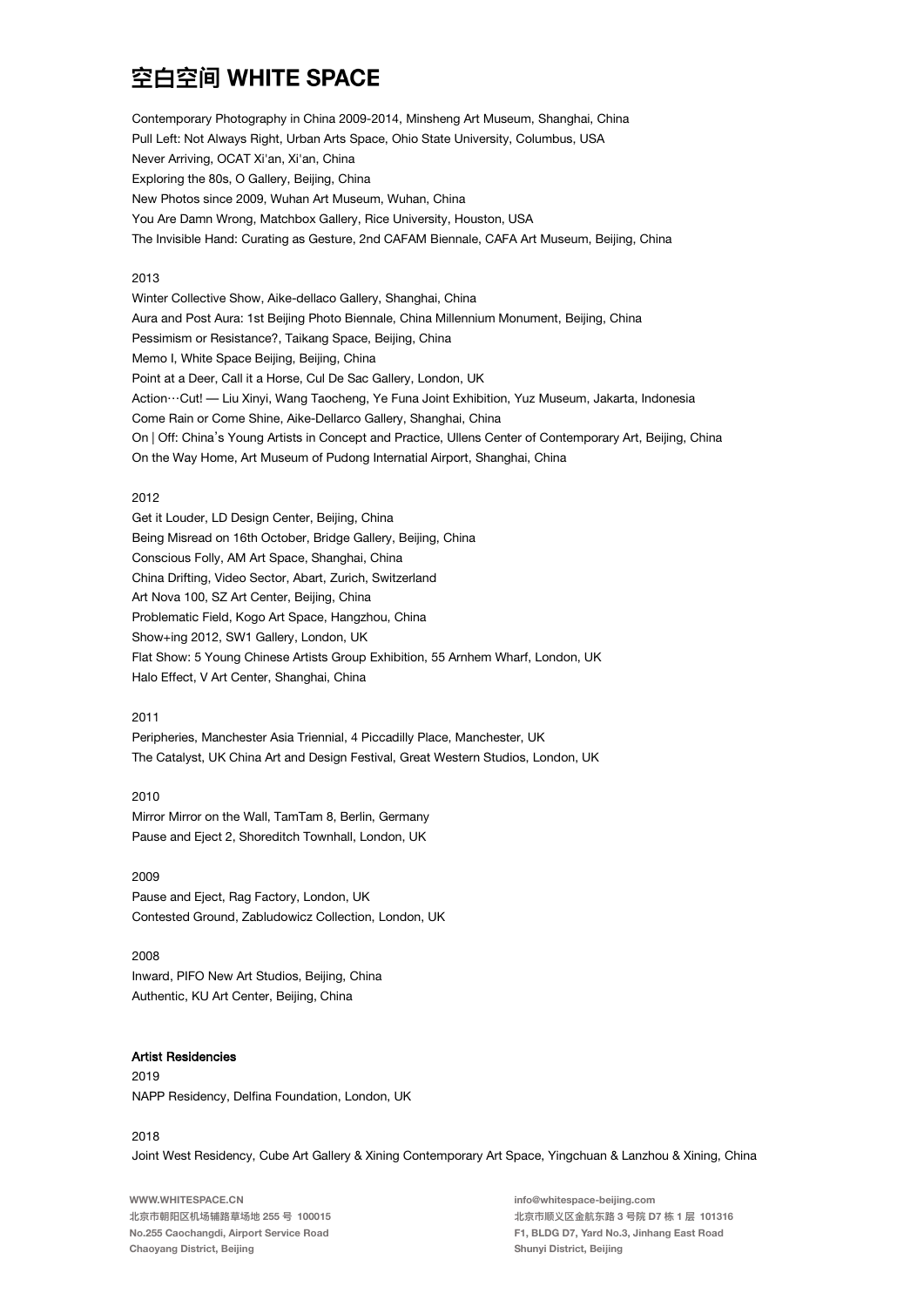### 2017

DawanArt Residency, DawanArt, Paris, France Winter Project Residency, Shek Mai Art Space, Dongguan, China

# Awards

### 2019

Porsche Young Chinese Artist of the year, Shanghai, China

## 2015

Shortlisted for 4th Art Sanya Huayu Youth Award, Sanya, China

### 2011

Artist of the Year, UK China Art and Design Festival, London, UK

#### **Artist Talks & Seminars**

#### 2019

Seminar, Liu Xinyi, Sang Tian, Sun Dongdong: Dampening Things Without A Sound, UCCA Workshop, Beiling, China Seminar, Close-door Discussion for Applause is Due, DRC No.12, Beijing, China Artist Talk, Curatorial Concepts and Strategic Project Series Talk: 4 Types of my Project-based Work, School of Arts Management and Education, Central Academy of Fine Arts, Beijing, China Artists Talk, HOW Talks: The Life APP | Slippery Hen, How Art Museum, Shanghai, China

#### 2018

Artist Talk, Joint West Residency Talks, Gansu Gemma Photography School, Lanzhou/Xiaogiao Civic Center, Xining, China Seminar, Histories of Writing: On the State of Contemporary Art Writing, UCCA Workshop, Ullens Center for Contemporary Art, Beijing, China

#### $2017$

Artist Talk, Young Artists' Development Series Talks, School of Experimental Art, Central Academy of Fine Art, Beijing, China Artist Talk, Shek Mai Artist Talks, Qifeng Art Museum, Dongguan, China Seminar, Randian Journal launch, Taikang Space, Beijing, China

## 2016

Artist Talk & Workshop, the Studio of Place and Space Art, Public Art Department, School of Sculpture and Public Art, China Academy of Art, Hangzhou, China Seminar, Writing as Practice, Taikang Space, Beijing, China Seminar, Art Writing Workshop, Salt Projects, Beijing, China

#### $2014$

Artist Talk, Urban Arts Space, Ohio State University, Columbus, USA Seminar, New Photos Since 2009, Wuhan Art Museum, Wuhan, China

#### 2012

Artist Talk, the Studio of Art in Public Space, Sculpture Department, China Academy of Art, Hangzhou, China

### Teaching

#### 2020-2021

Faculty, the Studio of Interdisciplinary Sculpture, School of Sculpture and Public Art, China Academy of Art, Hangzhou, China

#### 2019-2020

Adjunct faculty, the Studio of Interdisciplinary Sculpture, School of Sculpture and Public Art, China Academy of Art, Hangzhou, China

WWW.WHITESPACE.CN 北京市朝阳区机场辅路草场地 255 号 100015 No.255 Caochangdi, Airport Service Road Chaoyang District, Beijing